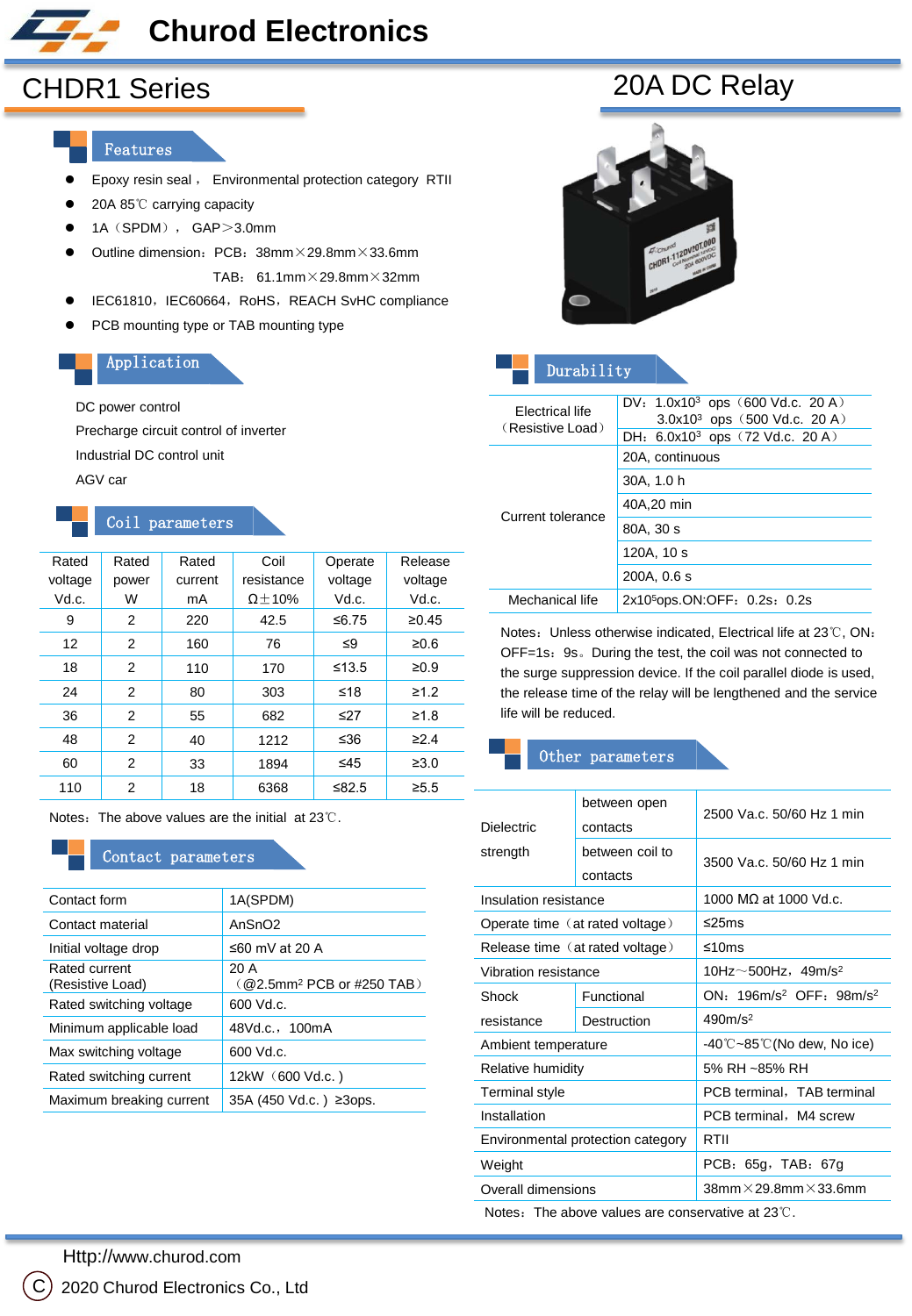



Notes: The special customer shall be identified by the form of characteristic number after our company's review.

# Typical model

| Product description |      | Characteristics         |                    |             |                        |                      |
|---------------------|------|-------------------------|--------------------|-------------|------------------------|----------------------|
| Product name        | Code | Coil voltage            | Contact materials  | Load        | <b>Electrical life</b> | Safety certification |
| CHDR1-1**DV20       | 000  | 9V DC<br><b>12V DC</b>  |                    | 20A @600VDC | 1000ops.               | TUV<br>CQC           |
| CHDR1-1**DV20T      | 000  | 18V DC<br><b>24V DC</b> |                    | 20A @500VDC | 3000ops.               |                      |
| CHDR1-1**DH20       | 000  | 36V DC<br>48V DC        | AgSnO <sub>2</sub> | 20A @72VDC  | 6000ops.               |                      |
| CHDR1-1**DH20T      | 000  | 60V DC<br>110V DC       |                    |             |                        |                      |

# Outline dimension

29.8 15

33.6  $1.6$  $2 - 0.8$  $2.8$ 38

PCB Terminal TAB Terminal



Notes: No dimensional tolerance noted: size  $\leq 10$ mm; tolerance :  $\pm 0.2$ mm; size  $10-50$ mm; tolerance :  $\pm$  0.3mm; size >50mm时; tolerance : ±0.4mm 。